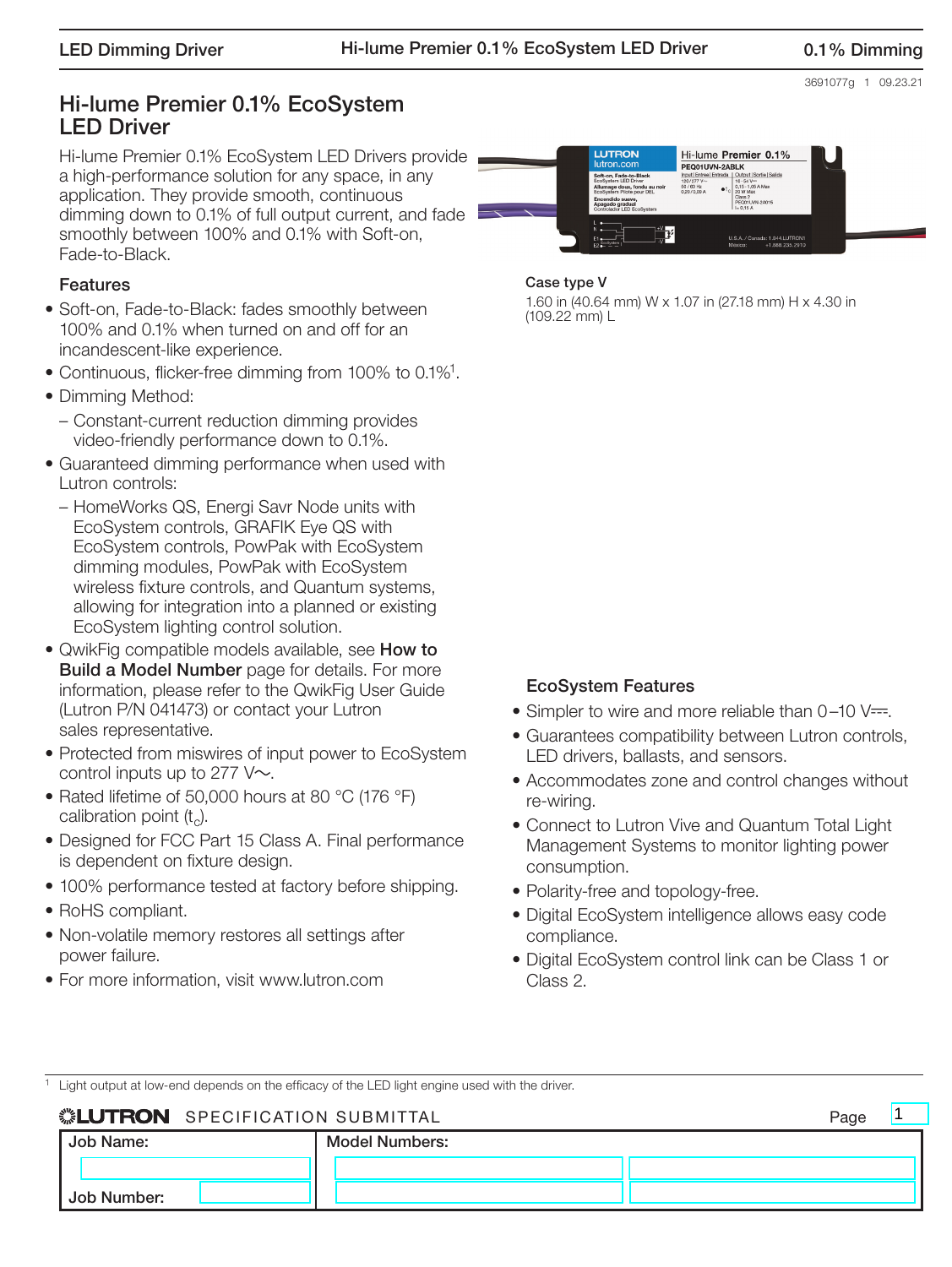## **Specifications**

## Regulatory Approvals and Compliance

- UL® Listed Class P
- NOM certified for Mexico
- Lutron Quality Systems registered to ISO 9001.2015
- Manufacturing facilities employ ESD reduction practices that comply with the requirements of ANSI/ESD S20.20
- Inrush current less than NEMA® 410-2011 limit
- Designed for FCC Part 15 Class A. Final performance is dependent on fixture design
- Canadian EMI Class A Compliance Equivalent: CAN ICES-005(A)/NMB-005(A)
- Meets UL® 8750, "Light Emitting Diode (LED) Equipment For Use in Lighting Products"
- Class 2 output

## **ENERGY STAR** Luminaires V2.0 Specification

- LED drivers need to meet certain performance criteria in order for the completed luminaires to comply with the ENERGY STAR. Luminaires V2.0 Specification
- $\bullet$  PEQ0 models meet performance criteria at 120 V $\sim$ input and when driver output power exceeds 5 W
- PEQ0 models meet performance criteria at 277  $\vee \sim$ input and when driver output power exceeds 13 W

## Title 24

- LED drivers need to meet certain performance criteria in order for the completed luminaires to comply with Title 24 requirements as detailed in Reference Joint Appendix JA8
- PEQ0 models meet performance criteria at 120  $\vee \sim$ input and when driver output power exceeds 10 W
- Consult CEC-400-2015-032-CMF Section 6.2.7 for important information on meeting start-up time requirements with fade-in lighting

## **Performance**

- Soft-on, Fade-to-Black: fades smoothly between 0% and 0.1% when turned on and off for an incandescent-like experience
- Dimming Range: 100% to 0.1%<sup>1</sup>
- Operating Voltage: 120 V $\sim$  / 277 V $\sim$  at 50/60 Hz
- Lifetime: 50,000 hours when calibration point  $(t<sub>c</sub>)$  at 80 °C (176 °F)2
- For rated warranty,  $t_c$  not to exceed 80 °C (176 °F) (maximum rated temperature)<sup>2</sup>
- Patented thermal foldback protection
- At turn on, lighting fades smoothly to the desired level without decreasing or flashing to full brightness
- Non-volatile memory restores all driver settings after power failure
- Typical standby power consumption: < 0.5 W at 120 V~ / 277 V~
- Open-circuit protected output
- Short-circuit protected output

## **SEUTRON** SPECIFICATION SUBMITTAL

| Job Name:   | <b>Model Numbers:</b> |  |  |  |
|-------------|-----------------------|--|--|--|
|             |                       |  |  |  |
| Job Number: |                       |  |  |  |

<sup>&</sup>lt;sup>1</sup> Light output at low-end depends on the efficacy of the LED light engine used with the driver.

<sup>&</sup>lt;sup>2</sup> To maintain warranty, installer is responsible for ensuring that the driver calibration point does not exceed 80 ºC (176 ºF).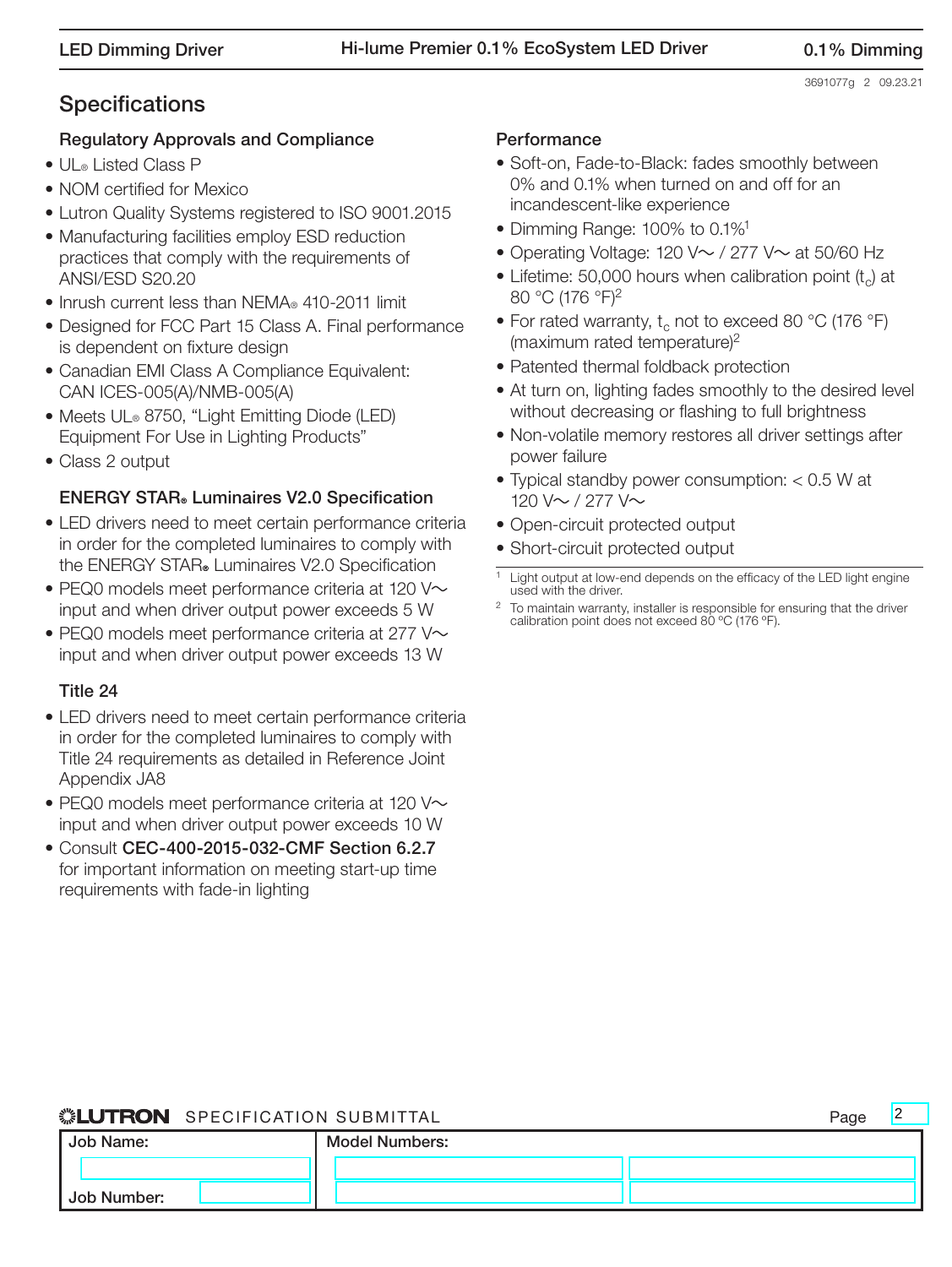## Specifications (continued)

## **Environmental**

- Sound rated: Class A inaudible in 24 dBA ambient
- Relative Humidity: maximum 90% non-condensing
- Minimum Operating Ambient Temperature:<br>  $t_a = 0$  °C (32 °F)<sup>1</sup>
- Indoor use only
- Rated for dry and damp locations

### Driver Wiring and Mounting

- Fixture must be grounded in accordance with local and national electrical codes
- Use only within an enclosure
- Includes 6 in (152 mm) leads of stranded 18 AWG (0.75 mm<sup>2</sup>), 600 V $\sim$  and 105 °C (221 °F) rated. Stripped to 0.5 in (12.7 mm)
- Maximum driver-to-LED light engine wire length for:

|                                | <b>Maximum Lead Length</b> |                                                                   |                    |  |  |  |
|--------------------------------|----------------------------|-------------------------------------------------------------------|--------------------|--|--|--|
| <b>Wire Gauge</b>              | 150 mA to<br>700 mA        | 710 mA to<br>1.50A                                                | 1.51 A to<br>2.10A |  |  |  |
| 18 AWG (0.75 mm <sup>2</sup> ) | 30 ft (9 m)                | 15 ft $(4.5 \text{ m})$ 10 ft $(3 \text{ m})$                     |                    |  |  |  |
| 16 AWG (1.5 mm <sup>2</sup> )  | 35 ft (10.5 m)             | $ 25 \text{ ft } (7.5 \text{ m})  15 \text{ ft } (4.5 \text{ m})$ |                    |  |  |  |
| 14 AWG (2.5 mm <sup>2</sup> )  | 50 ft (15 m)               | 40 ft (12 m) 25 ft (7.5 m)                                        |                    |  |  |  |
| 12 AWG (4.0 mm <sup>2</sup> )  | 100 ft (30 m)              | 60 ft (18 m)   40 ft (12 m)                                       |                    |  |  |  |

<sup>1</sup> Where  $t_a$  is the temperature of the air directly surrounding the driver

## ® SPECIFICATION SUBMITTAL Page

Job Name: Job Number: Model Numbers: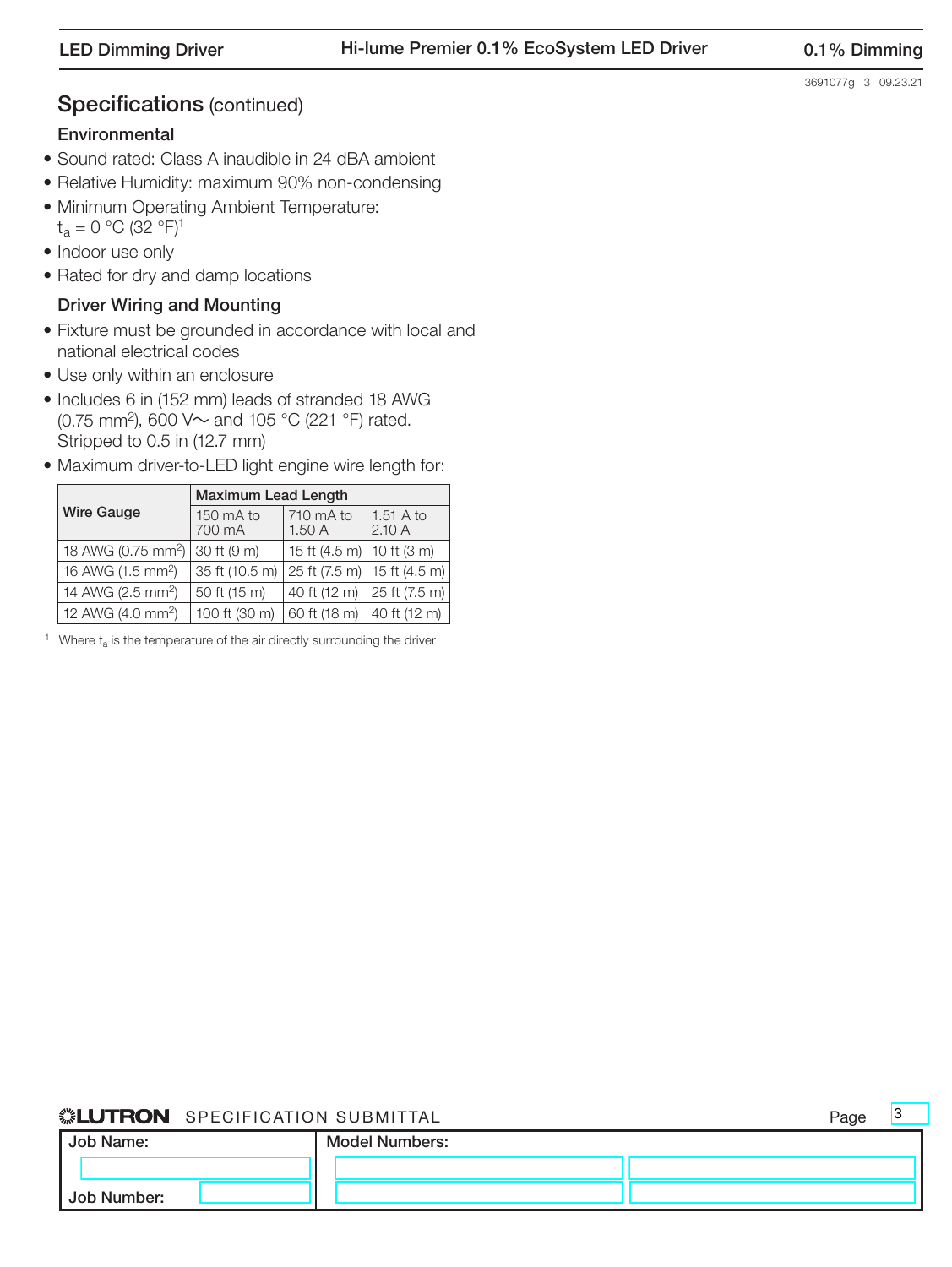## How to Determine Compatibility Between an LED Driver and LED Load

1.Review the specifications of the LED load.

2. Identify the minimum and maximum operating voltage of the LED load at the desired operating current. This "current" will be the rated output current of the LED driver. Consult the LED load manufacturer for any questions.

**Example:** An LED load that is rated at 0.7 A and 30 V nominally, has an input (forward) voltage range of 25–35 V (at 0.7 A) due to unit-to-unit variation, temperature, etc.

3. Examine the LED Driver Load Compatibility graphs below for each output range to ensure that the voltage range of the LED load is within the load compatibility range.

**Example:** Lines marked below indicate two load specifications:

Load A (25 – 35 V) at 0.5 A Load B (25 – 35 V) at 0.7 A

## Load B (Not Compatible) X

Since the maximum voltage of the load, 35 V, exceeds the 28.5 V allowable at 0.7 A, this combination of LED load and LED driver is not compatible.



# $\overline{\mathsf{X}}$  Load A (Compatible)  $\overline{\mathsf{Y}}$

Operating voltage range for load A is 25 – 35 V at 0.5 A. Since the load specifications are within the operating range, the combination of LED Load and LED Driver is compatible.



- 4. The LED Driver Selection Tool is a website compatibility tool that allows for a fast compatibility search of all Lutron LED Drivers that are compatible with an LED Load.
- 5. See How to Build A Model Number to create the appropriate model number for the desired driver. If a QwikFig compatible driver is needed, identify the proper LED Load Output Range (voltage and current) and insert "BLK" in the **Current Level (for Constant Current)** section of the model number.

| Job Name:   | <b>Model Numbers:</b> |  |
|-------------|-----------------------|--|
|             |                       |  |
| Job Number: |                       |  |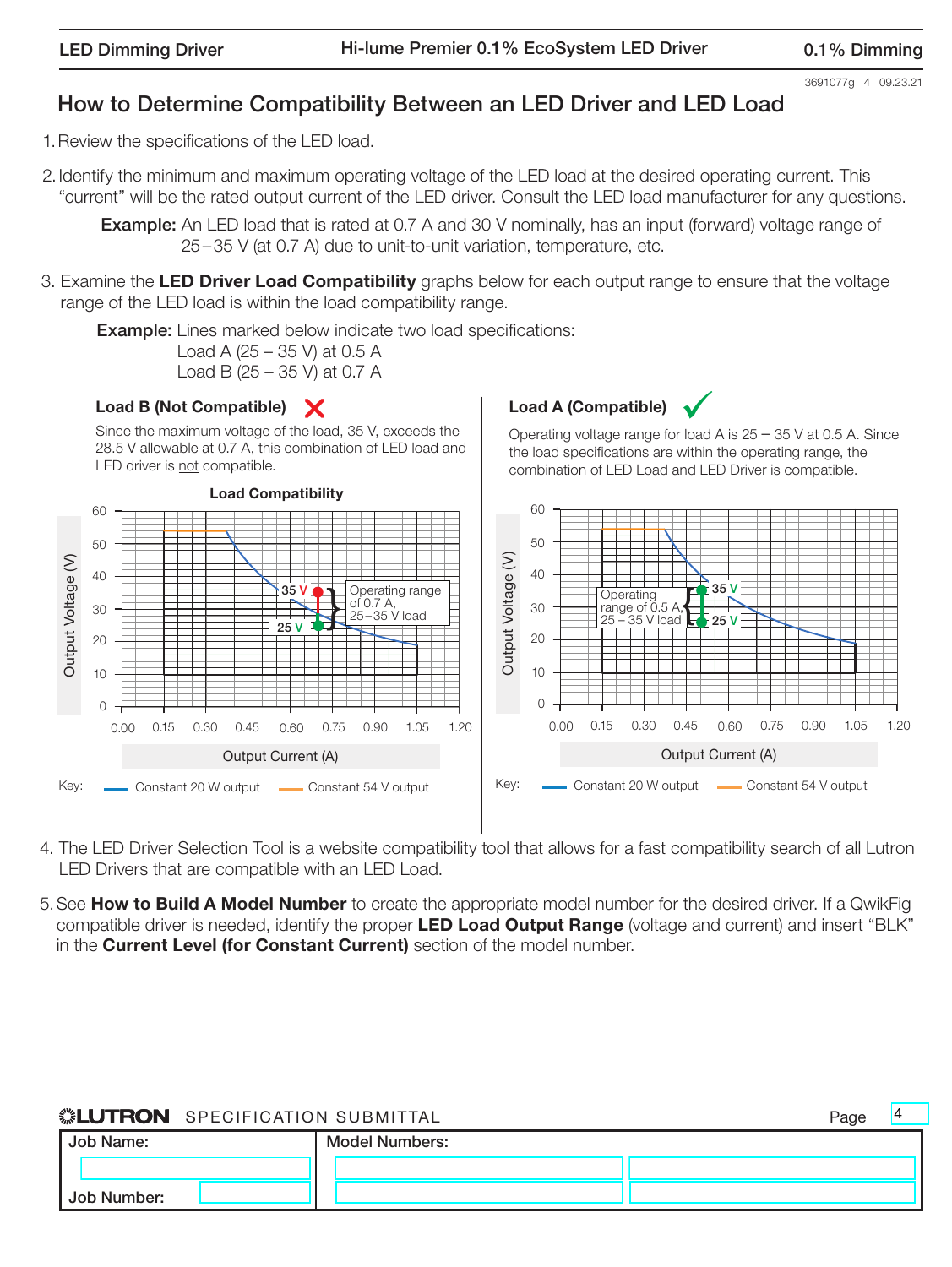## Load Learning

#### What is load learning?

Each Lutron constant-current LED driver is able to operate over a range of LED load voltages. In order to operate with optimum efficiency, these drivers continuously sense the LED load voltage and make adjustments to their internal operation.

## When does load learning happen?

Load learning happens continuously and in most cases is imperceptible. However, when a new load is connected to the driver it will take some time for the LED driver to adapt. A driver may be performing load learning during R&D/bench testing, production testing, or QwikFig/AirFig configuration when using a real load. If a driver was not allowed to learn its load during the fixture production process, it may happen when first installed in the final location.

## What does load learning look like?

Depending on the difference in forward voltage of the new load versus the last load the driver learned, one of the following may be observed:

- 1. The load may seem to operate properly.
- 2.The load may turn on at a low light level and remain there for a few seconds before transitioning to full light.
- 3.The load may turn on for a very brief flash, then go off for a few seconds before turning back on again.
- 4.There may be no light output at all for up to 20 seconds.

## How do I make a driver "learn" a new load?

Although this process will happen on its own during normal usage, Lutron recommends the following procedure be carried out before attempting to confirm proper operation:

- 1.Power up the LED driver on the intended load.
- 2.Once the light seems to be stable at full output, which may take 20 to 30 seconds, leave the driver on for another 20 seconds for the driver to learn the load voltage and commit it to memory.

Note: There is no limit to the number of times a driver can learn a new load.

| Job Name:          | <b>Model Numbers:</b> |  |
|--------------------|-----------------------|--|
|                    |                       |  |
| <b>Job Number:</b> |                       |  |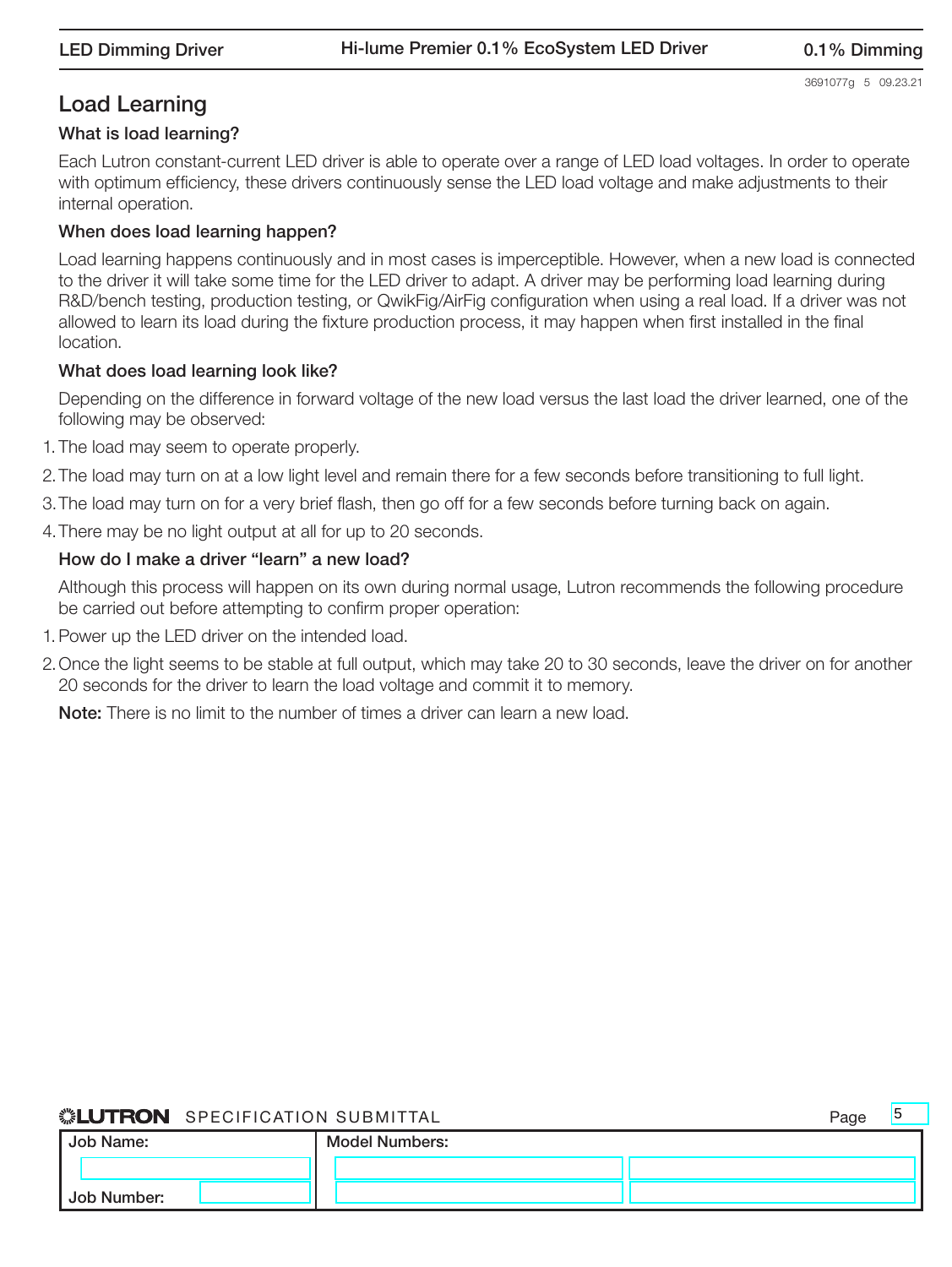3691077g 6 09.23.21

How to Build a Model Number, V-Case Type ("BLK" models for use with Lutron QwikFig technology): Hi-lume Premier 0.1% EcoSystem LED Driver with Soft-On, Fade-to-Black



Output voltage range changes with output current and according to power limits. Check driver specifications on the following pages carefully to understand output voltage range of a particular SKU. Purchaser is responsible for electrical compatibility between LED driver and LED load.

## **LUTRON** SPECIFICATION SUBMITTAL

| Job Name:   | <b>Model Numbers:</b> |  |
|-------------|-----------------------|--|
|             |                       |  |
| Job Number: |                       |  |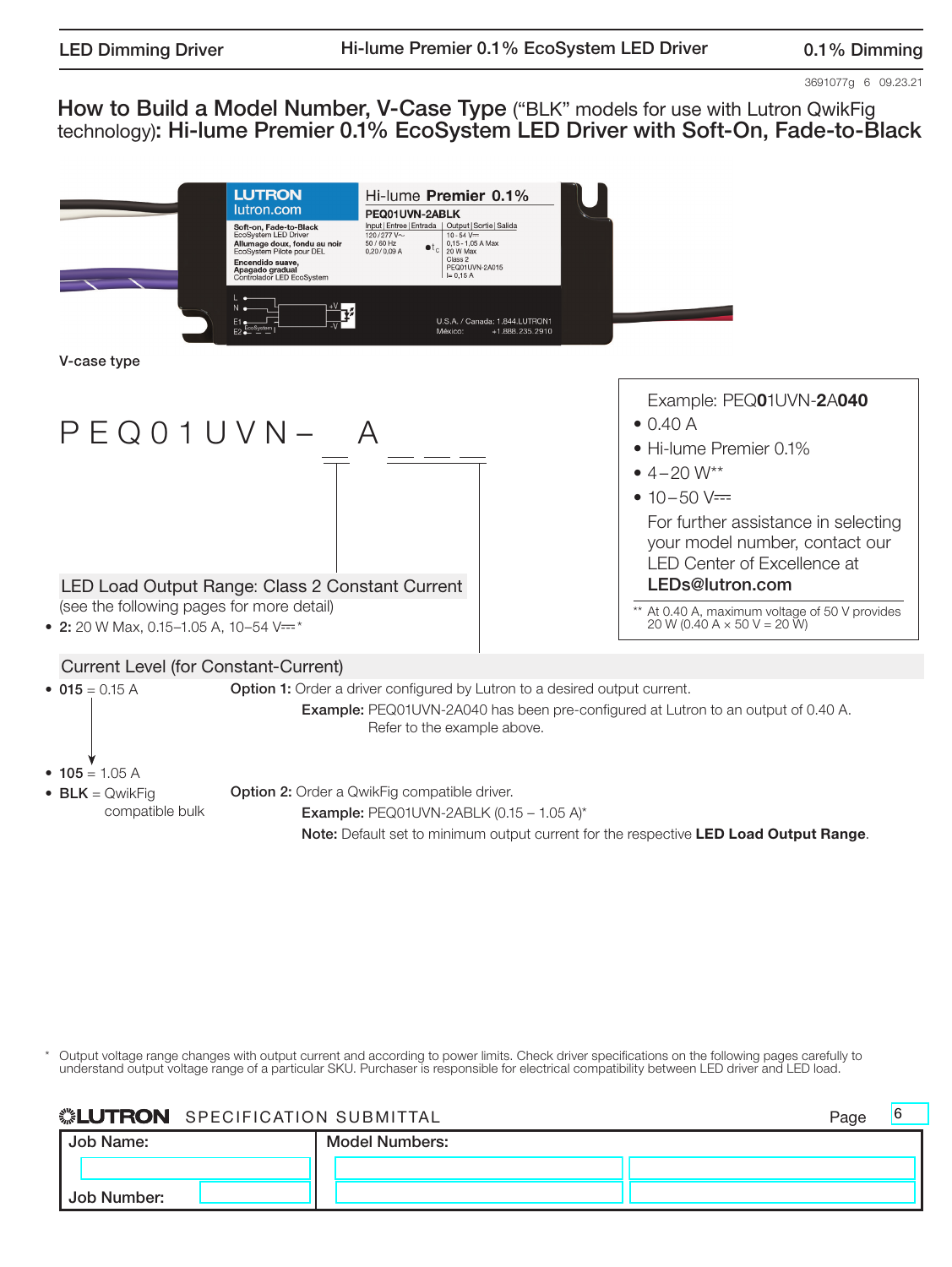3691077g 7 09.23.21

## "2" Output Range

| <b>Driver Type</b>                                                              | Output  | Output  | Output | <b>Standards</b>                                               | Maximum Rated Temp.                       |
|---------------------------------------------------------------------------------|---------|---------|--------|----------------------------------------------------------------|-------------------------------------------|
|                                                                                 | Voltage | Current | Power  | l Recoanition                                                  | $\mathcal{Q}$ t <sub>c</sub> for Warranty |
| Constant Current Driver (Class 2)   10-54 V== $\vert$ 0.15-1.05 A* $\vert$ 20 W |         |         |        | $\mathbf{C}(\mathbf{U}_L)$ us listed<br><b>CLASS P E322469</b> | $80^{\circ}$ C                            |

\* QwikFig compatible model number PEQ01UVN-2ABLK is configurable to any current within this range in 0.01 A increments.

## Typical Performance Specifications:

| Parameter                       | Value | <b>Test Conditions</b>                                                                           |
|---------------------------------|-------|--------------------------------------------------------------------------------------------------|
| Input Current                   | 0.2A  |                                                                                                  |
| <b>Power Factor</b>             | 0.95  | $V_i = 120$ V $\sim$ , t <sub>a</sub> = 25 °C, l <sub>o</sub> = 0.40 A, V <sub>o</sub> = 50 V==, |
| Total Harmonic Distortion (THD) | 15%   | Maximum Light Output<br>PEQ01UVN-2A040                                                           |
| <b>Driver Efficiency</b>        | 85%   |                                                                                                  |



## Typical Efficiency vs. Output Current







7

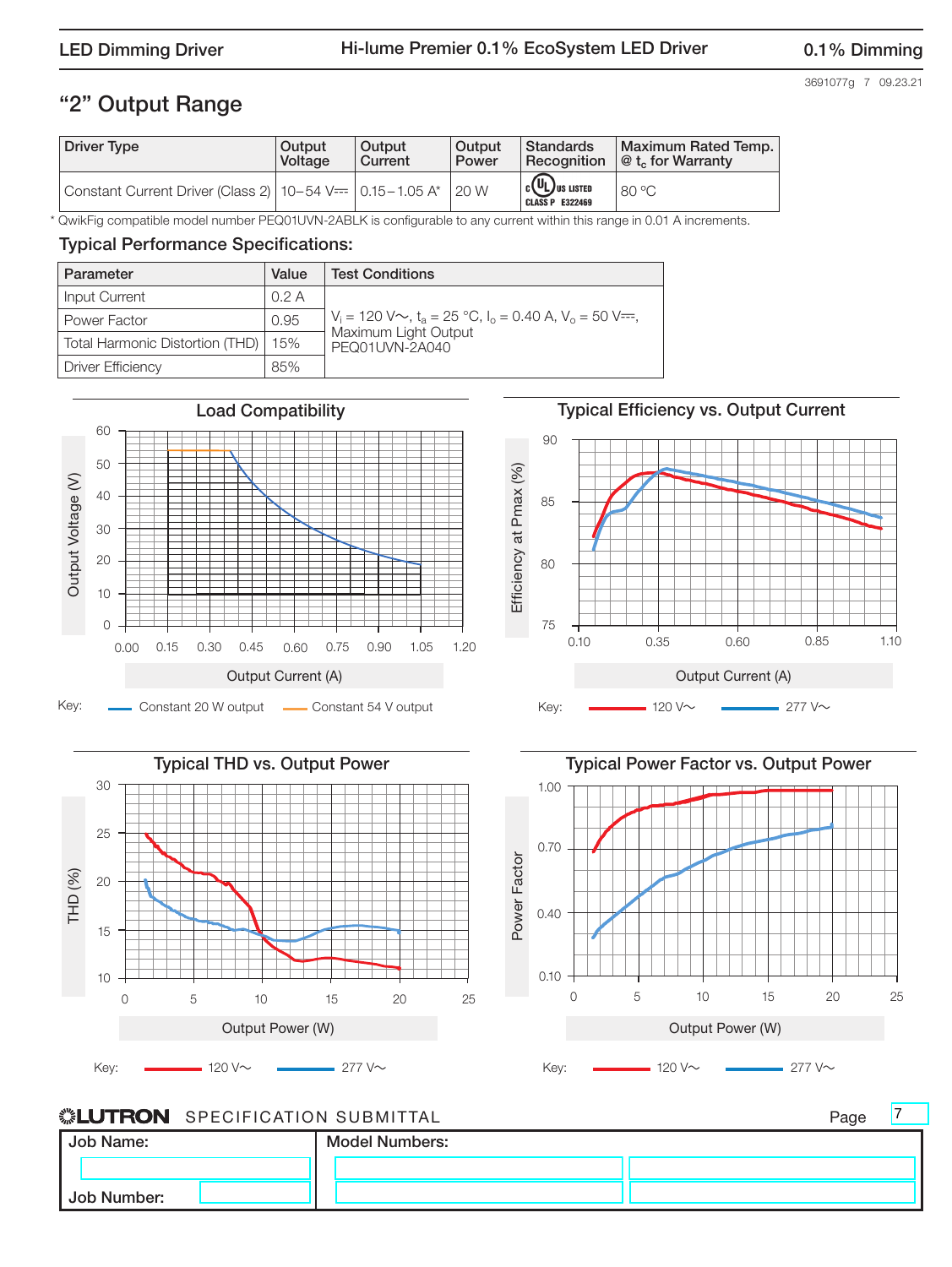3691077g 8 09.23.21

8

## "2" Output Range *(continued)*

|                            |                                |                | <b>Compatible Load</b><br>Voltage (V) |                                                             | <b>Typical Performance at Minimum</b><br><b>Compatible Load Voltage</b> |                                                           |                                                             | <b>Typical Performance at Maximum</b><br><b>Compatible Load Voltage</b> |                                                           |
|----------------------------|--------------------------------|----------------|---------------------------------------|-------------------------------------------------------------|-------------------------------------------------------------------------|-----------------------------------------------------------|-------------------------------------------------------------|-------------------------------------------------------------------------|-----------------------------------------------------------|
| Model number*<br>PEQ01UVN- | Rated<br>Output<br>Current (A) | <b>Minimum</b> | <b>Maximum</b>                        | Power<br><b>Factor</b> at<br>120 V $\sim$ /<br>277 $V \sim$ | THD at<br>120 V $\sim$ /<br>277 $V \sim$                                | <b>Efficiency</b><br>at<br>120 V $\sim$ /<br>277 V $\sim$ | Power<br><b>Factor</b> at<br>120 V $\sim$ /<br>277 $V \sim$ | THD at<br>120 V $\sim$ /<br>277 $V \sim$                                | <b>Efficiency</b><br>at<br>120 V $\sim$ /<br>277 $V \sim$ |
| $-2A015$                   | 0.15                           | 10.0           | 54.0                                  | 0.68/0.28                                                   | 25%/20%                                                                 | 58%/40%                                                   | 0.92/0.58                                                   | 21%/15%                                                                 | 81%/81%                                                   |
| $-2A016$                   | 0.16                           | 10.0           | 54.0                                  | 0.69/0.28                                                   | 25%/19%                                                                 | 60%/41%                                                   | 0.92/0.60                                                   | 20%/15%                                                                 | 82%/81%                                                   |
| $-2A017$                   | 0.17                           | 10.0           | 54.0                                  | 0.71/0.29                                                   | 24%/19%                                                                 | 61%/42%                                                   | 0.93/0.62                                                   | 17%/15%                                                                 | 83%/82%                                                   |
| $-2A018$                   | 0.18                           | 10.0           | 54.0                                  | 0.72/0.31                                                   | 24%/19%                                                                 | 62%/42%                                                   | 0.94/0.63                                                   | 15%/15%                                                                 | 83%/83%                                                   |
| $-2A019$                   | 0.19                           | 10.0           | 54.0                                  | 0.73/0.31                                                   | 24%/18%                                                                 | 63%/43%                                                   | 0.95/0.65                                                   | 14%/14%                                                                 | 84%/83%                                                   |
| $-2A020$                   | 0.20                           | 10.0           | 54.0                                  | 0.74/0.32                                                   | 24%/18%                                                                 | 64%/45%                                                   | 0.96/0.67                                                   | 13%/14%                                                                 | 85%/83%                                                   |
| $-2A021$                   | 0.21                           | 10.0           | 54.0                                  | 0.75/0.33                                                   | 24%/18%                                                                 | 65%/46%                                                   | 0.96/0.68                                                   | 13%/14%                                                                 | 85%/84%                                                   |
| $-2A022$                   | 0.22                           | 10.0           | 54.0                                  | 0.76/0.33                                                   | 24%/18%                                                                 | 66%/47%                                                   | 0.96/0.69                                                   | 12%/14%                                                                 | 85%/84%                                                   |
| $-2A023$                   | 0.23                           | 10.0           | 54.0                                  | 0.76/0.34                                                   | 24%/18%                                                                 | 66%/48%                                                   | 0.96/0.70                                                   | 12%/14%                                                                 | 86%/84%                                                   |
| $-2A024$                   | 0.24                           | 10.0           | 54.0                                  | 0.77/0.34                                                   | 23%/18%                                                                 | 67%/49%                                                   | 0.97/0.71                                                   | 12%/14%                                                                 | 86%/84%                                                   |
| $-2A025$                   | 0.25                           | 10.0           | 54.0                                  | 0.78/0.35                                                   | 23%/18%                                                                 | 68%/50%                                                   | 0.97/0.72                                                   | 12%/14%                                                                 | 86%/84%                                                   |
| $-2A026$                   | 0.26                           | 10.0           | 54.0                                  | 0.79/0.35                                                   | 23%/18%                                                                 | 68%/51%                                                   | 0.97/0.73                                                   | 12%/15%                                                                 | 86%/84%                                                   |
| $-2A027$                   | 0.27                           | 10.0           | 54.0                                  | 0.79/0.36                                                   | 23%/18%                                                                 | 69%/52%                                                   | 0.97/0.74                                                   | 12%/15%                                                                 | 86%/85%                                                   |
| $-2A028$                   | 0.28                           | 10.0           | 54.0                                  | 0.80/0.36                                                   | 23%/18%                                                                 | 69%/53%                                                   | 0.98/0.74                                                   | 12%/15%                                                                 | 87%/85%                                                   |
| $-2A029$                   | 0.29                           | 10.0           | 54.0                                  | 0.80/0.37                                                   | 23%/18%                                                                 | 70%/54%                                                   | 0.98/0.75                                                   | 12%/15%                                                                 | 87%/85%                                                   |
| -2A030                     | 0.30                           | 10.0           | 54.0                                  | 0.81/0.37                                                   | 23%/17%                                                                 | 70%/55%                                                   | 0.98/0.76                                                   | 12%/15%                                                                 | 87%/85%                                                   |
| $-2A031$                   | 0.31                           | 10.0           | 54.0                                  | 0.82/0.38                                                   | 23%/17%                                                                 | 71%/56%                                                   | 0.98/0.77                                                   | 12%/15%                                                                 | 87%/86%                                                   |
| $-2A032$                   | 0.32                           | 10.0           | 54.0                                  | 0.82/0.38                                                   | 23%/17%                                                                 | 71%/57%                                                   | 0.98/0.77                                                   | 12%/15%                                                                 | 87%/86%                                                   |
| $-2A033$                   | 0.33                           | 10.0           | 54.0                                  | 0.83/0.39                                                   | 22%/17%                                                                 | 72%/58%                                                   | 0.98/0.78                                                   | 12%/15%                                                                 | 87%/86%                                                   |
| $-2A034$                   | 0.34                           | 10.0           | 54.0                                  | 0.83/0.39                                                   | 22%/17%                                                                 | 72%/59%                                                   | 0.98/0.79                                                   | 11%/15%                                                                 | 87%/87%                                                   |
| $-2A035$                   | 0.35                           | 10.0           | 54.0                                  | 0.84/0.40                                                   | 22%/17%                                                                 | 72%/60%                                                   | 0.98/0.79                                                   | 11%/15%                                                                 | 87%/87%                                                   |
| $-2A036$                   | 0.36                           | 10.0           | 54.0                                  | 0.84/0.40                                                   | 22%/17%                                                                 | 72%/60%                                                   | 0.98/0.80                                                   | 11%/15%                                                                 | 87%/87%                                                   |
| $-2A037$                   | 0.37                           | 10.0           | 54.0                                  | 0.85/0.41                                                   | 22%/17%                                                                 | 73%/61%                                                   | 0.98/0.80                                                   | 11%/15%                                                                 | 87%/87%                                                   |
| $-2A038$                   | 0.38                           | 10.0           | 52.6                                  | 0.85/0.41                                                   | 22%/17%                                                                 | 73%/62%                                                   | 0.98/0.80                                                   | 11%/15%                                                                 | 87%/87%                                                   |
| $-2A039$                   | 0.39                           | 10.0           | 51.3                                  | 0.85/0.42                                                   | 22%/17%                                                                 | 73%/63%                                                   | 0.98/0.80                                                   | 11%/15%                                                                 | 87%/87%                                                   |
| $-2A040$                   | 0.40                           | 10.0           | 50.0                                  | 0.86/0.42                                                   | 22%/17%                                                                 | 74%/63%                                                   | 0.98/0.80                                                   | 11%/15%                                                                 | 86%/87%                                                   |
| $-2A041$                   | 0.41                           | 10.0           | 48.8                                  | 0.86/0.43                                                   | 22%/17%                                                                 | 74%/64%                                                   | 0.98/0.80                                                   | 11%/15%                                                                 | 86%/87%                                                   |
| $-2A042$                   | 0.42                           | 10.0           | 47.6                                  | 0.86/0.43                                                   | 22%/16%                                                                 | 74%/65%                                                   | 0.98/0.80                                                   | 11%/15%                                                                 | 86%/87%                                                   |
| $-2A043$                   | 0.43                           | 10.0           | 46.5                                  | 0.87/0.44                                                   | 21%/16%                                                                 | 74%/65%                                                   | 0.98/0.81                                                   | 11%/15%                                                                 | 86%/87%                                                   |
| $-2A044$                   | 0.44                           | 10.0           | 45.5                                  | 0.87/0.44                                                   | 21%/16%                                                                 | 74%/66%                                                   | 0.98/0.81                                                   | 11%/15%                                                                 | 86%/87%                                                   |

\* See How to Build a Model Number, V-Case Type on page 6 for a sample model number.

| Job Name:   | <b>Model Numbers:</b> |  |
|-------------|-----------------------|--|
|             |                       |  |
| Job Number: |                       |  |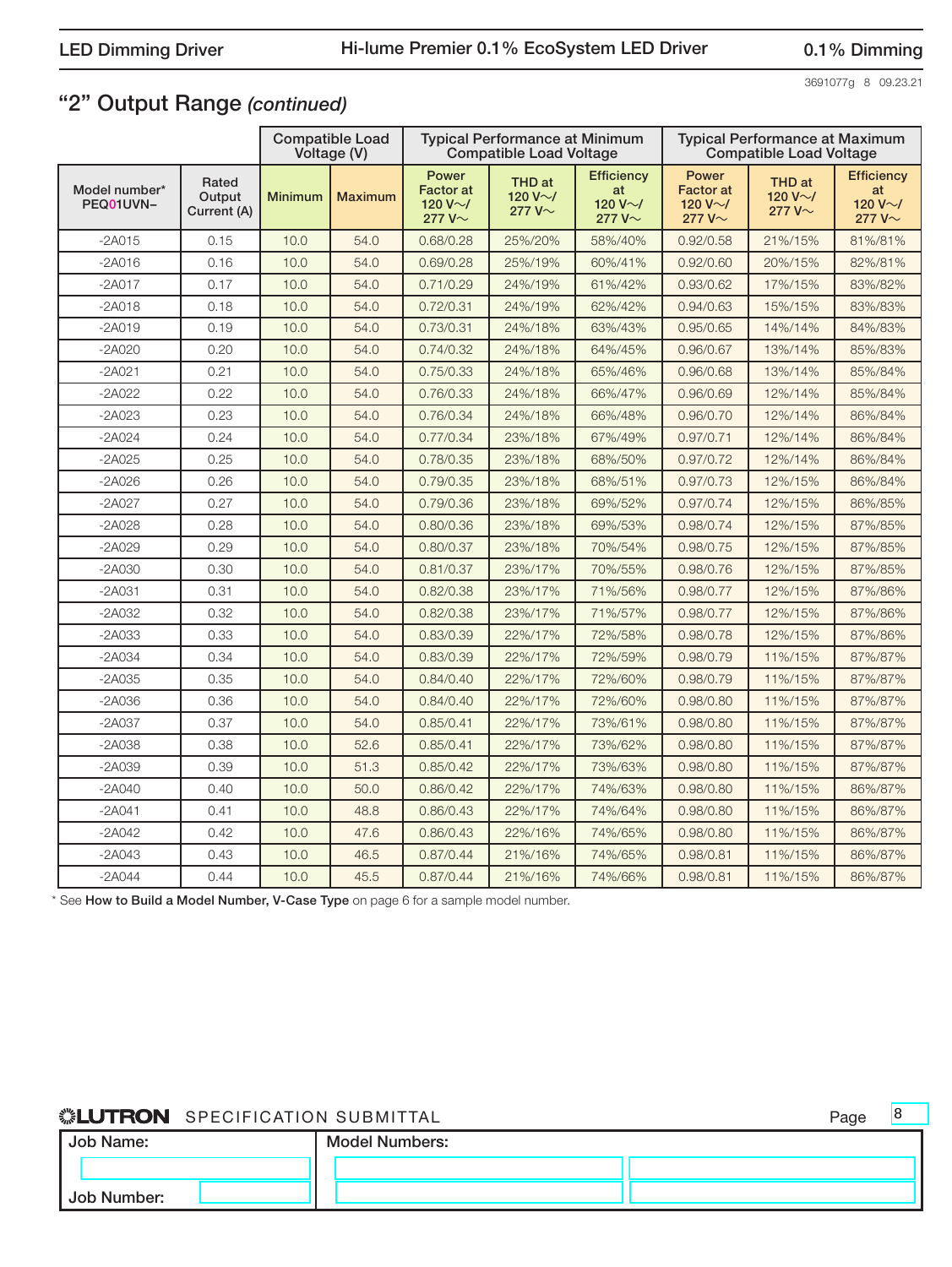3691077g 9 09.23.21

9

## "2" Output Range *(continued)*

|                            |                                |                | <b>Compatible Load</b><br>Voltage (V) |                                                             | <b>Typical Performance at Minimum</b><br><b>Compatible Load Voltage</b> |                                                           |                                                             | <b>Typical Performance at Maximum</b><br><b>Compatible Load Voltage</b> |                                                           |
|----------------------------|--------------------------------|----------------|---------------------------------------|-------------------------------------------------------------|-------------------------------------------------------------------------|-----------------------------------------------------------|-------------------------------------------------------------|-------------------------------------------------------------------------|-----------------------------------------------------------|
| Model number*<br>PEQ01UVN- | Rated<br>Output<br>Current (A) | <b>Minimum</b> | <b>Maximum</b>                        | Power<br><b>Factor</b> at<br>120 V $\sim$ /<br>277 $V \sim$ | THD at<br>120 V $\sim$ /<br>277 $V \sim$                                | <b>Efficiency</b><br>at<br>120 V $\sim$ /<br>277 V $\sim$ | Power<br><b>Factor</b> at<br>120 V $\sim$ /<br>277 $V \sim$ | THD at<br>120 V $\sim$ /<br>277 $V \sim$                                | <b>Efficiency</b><br>at<br>120 V $\sim$ /<br>277 $V \sim$ |
| $-2A045$                   | 0.45                           | 10.0           | 44.4                                  | 0.87/0.45                                                   | 21%/16%                                                                 | 75%/66%                                                   | 0.98/0.81                                                   | 11%/15%                                                                 | 86%/87%                                                   |
| $-2A046$                   | 0.46                           | 10.0           | 43.5                                  | 0.87/0.45                                                   | 21%/16%                                                                 | 75%/67%                                                   | 0.98/0.81                                                   | 11%/15%                                                                 | 86%/87%                                                   |
| $-2A047$                   | 0.47                           | 10.0           | 42.6                                  | 0.88/0.46                                                   | 21%/16%                                                                 | 75%/67%                                                   | 0.98/0.81                                                   | 11%/15%                                                                 | 86%/87%                                                   |
| $-2A048$                   | 0.48                           | 10.0           | 41.7                                  | 0.88/0.46                                                   | 21%/16%                                                                 | 75%/68%                                                   | 0.98/0.81                                                   | 11%/15%                                                                 | 86%/87%                                                   |
| $-2A049$                   | 0.49                           | 10.0           | 40.8                                  | 0.88/0.47                                                   | 21%/16%                                                                 | 75%/68%                                                   | 0.98/0.81                                                   | 11%/15%                                                                 | 86%/87%                                                   |
| $-2A050$                   | 0.50                           | 10.0           | 40.0                                  | 0.88/0.47                                                   | 21%/16%                                                                 | 76%/69%                                                   | 0.98/0.81                                                   | 11%/15%                                                                 | 86%/86%                                                   |
| $-2A051$                   | 0.51                           | 10.0           | 39.2                                  | 0.88/0.48                                                   | 21%/16%                                                                 | 76%/69%                                                   | 0.98/0.81                                                   | 11%/15%                                                                 | 86%/86%                                                   |
| $-2A052$                   | 0.52                           | 10.0           | 38.5                                  | 0.89/0.48                                                   | 21%/16%                                                                 | 76%/69%                                                   | 0.98/0.81                                                   | 11%/15%                                                                 | 86%/86%                                                   |
| $-2A053$                   | 0.53                           | 10.0           | 37.7                                  | 0.89/0.48                                                   | 21%/16%                                                                 | 76%/70%                                                   | 0.98/0.81                                                   | 11%/15%                                                                 | 86%/86%                                                   |
| $-2A054$                   | 0.54                           | 10.0           | 37.0                                  | 0.89/0.49                                                   | 21%/16%                                                                 | 76%/70%                                                   | 0.98/0.81                                                   | 11%/15%                                                                 | 86%/86%                                                   |
| $-2A055$                   | 0.55                           | 10.0           | 36.4                                  | 0.89/0.49                                                   | 21%/16%                                                                 | 76%/71%                                                   | 0.98/0.81                                                   | 11%/15%                                                                 | 86%/86%                                                   |
| $-2A056$                   | 0.56                           | 10.0           | 35.7                                  | 0.89/0.50                                                   | 21%/16%                                                                 | 76%/71%                                                   | 0.98/0.81                                                   | 11%/15%                                                                 | 85%/86%                                                   |
| $-2A057$                   | 0.57                           | 10.0           | 35.1                                  | 0.89/0.50                                                   | 21%/16%                                                                 | 76%/71%                                                   | 0.98/0.81                                                   | 11%/15%                                                                 | 85%/86%                                                   |
| $-2A058$                   | 0.58                           | 10.0           | 34.5                                  | 0.90/0.51                                                   | 21%/16%                                                                 | 76%/71%                                                   | 0.98/0.81                                                   | 11%/15%                                                                 | 85%/86%                                                   |
| $-2A059$                   | 0.59                           | 10.0           | 33.9                                  | 0.90/0.51                                                   | 21%/16%                                                                 | 76%/72%                                                   | 0.98/0.81                                                   | 11%/15%                                                                 | 85%/86%                                                   |
| $-2A060$                   | 0.60                           | 10.0           | 33.3                                  | 0.90/0.52                                                   | 21%/16%                                                                 | 76%/72%                                                   | 0.98/0.81                                                   | 11%/15%                                                                 | 85%/86%                                                   |
| $-2A061$                   | 0.61                           | 10.0           | 32.8                                  | 0.90/0.52                                                   | 21%/16%                                                                 | 76%/72%                                                   | 0.98/0.81                                                   | 11%/15%                                                                 | 85%/86%                                                   |
| $-2A062$                   | 0.62                           | 10.0           | 32.3                                  | 0.90/0.53                                                   | 21%/16%                                                                 | 76%/72%                                                   | 0.98/0.81                                                   | 11%/15%                                                                 | 85%/86%                                                   |
| -2A063                     | 0.63                           | 10.0           | 31.7                                  | 0.90/0.53                                                   | 21%/16%                                                                 | 76%/73%                                                   | 0.98/0.81                                                   | 11%/15%                                                                 | 85%/86%                                                   |
| $-2A064$                   | 0.64                           | 10.0           | 31.3                                  | 0.90/0.54                                                   | 21%/16%                                                                 | 76%/73%                                                   | 0.98/0.81                                                   | 11%/15%                                                                 | 85%/86%                                                   |
| $-2A065$                   | 0.65                           | 10.0           | 30.8                                  | 0.90/0.54                                                   | 20%/16%                                                                 | 76%/73%                                                   | 0.98/0.81                                                   | 11%/15%                                                                 | 85%/86%                                                   |
| $-2A066$                   | 0.66                           | 10.0           | 30.3                                  | 0.91/0.55                                                   | 20%/16%                                                                 | 76%/73%                                                   | 0.98/0.81                                                   | 11%/15%                                                                 | 85%/86%                                                   |
| $-2A067$                   | 0.67                           | 10.0           | 29.9                                  | 0.91/0.55                                                   | 20%/16%                                                                 | 76%/73%                                                   | 0.98/0.81                                                   | 11%/15%                                                                 | 85%/86%                                                   |
| $-2A068$                   | 0.68                           | 10.0           | 29.4                                  | 0.91/0.55                                                   | 20%/16%                                                                 | 76%/74%                                                   | 0.98/0.81                                                   | 11%/15%                                                                 | 85%/86%                                                   |
| $-2A069$                   | 0.69                           | 10.0           | 29.0                                  | 0.91/0.56                                                   | 20%/15%                                                                 | 76%/74%                                                   | 0.98/0.81                                                   | 11%/15%                                                                 | 85%/85%                                                   |
| -2A070                     | 0.70                           | 10.0           | 28.6                                  | 0.91/0.56                                                   | 20%/15%                                                                 | 76%/74%                                                   | 0.98/0.81                                                   | 11%/15%                                                                 | 85%/85%                                                   |
| $-2A071$                   | 0.71                           | 10.0           | 28.2                                  | 0.91/0.57                                                   | 20%/15%                                                                 | 76%/74%                                                   | 0.98/0.81                                                   | 11%/15%                                                                 | 85%/85%                                                   |
| $-2A072$                   | 0.72                           | 10.0           | 27.8                                  | 0.91/0.57                                                   | 20%/15%                                                                 | 76%/74%                                                   | 0.98/0.81                                                   | 11%/15%                                                                 | 85%/85%                                                   |
| $-2A073$                   | 0.73                           | 10.0           | 27.4                                  | 0.91/0.58                                                   | 20%/15%                                                                 | 76%/74%                                                   | 0.98/0.81                                                   | 11%/15%                                                                 | 84%/85%                                                   |
| $-2A074$                   | 0.74                           | 10.0           | 27.0                                  | 0.91/0.58                                                   | 20%/15%                                                                 | 76%/74%                                                   | 0.98/0.81                                                   | 11%/15%                                                                 | 84%/85%                                                   |

\* See How to Build a Model Number, V-Case Type on page 6 for a sample model number.

| Job Name:   | <b>Model Numbers:</b> |  |
|-------------|-----------------------|--|
|             |                       |  |
| Job Number: |                       |  |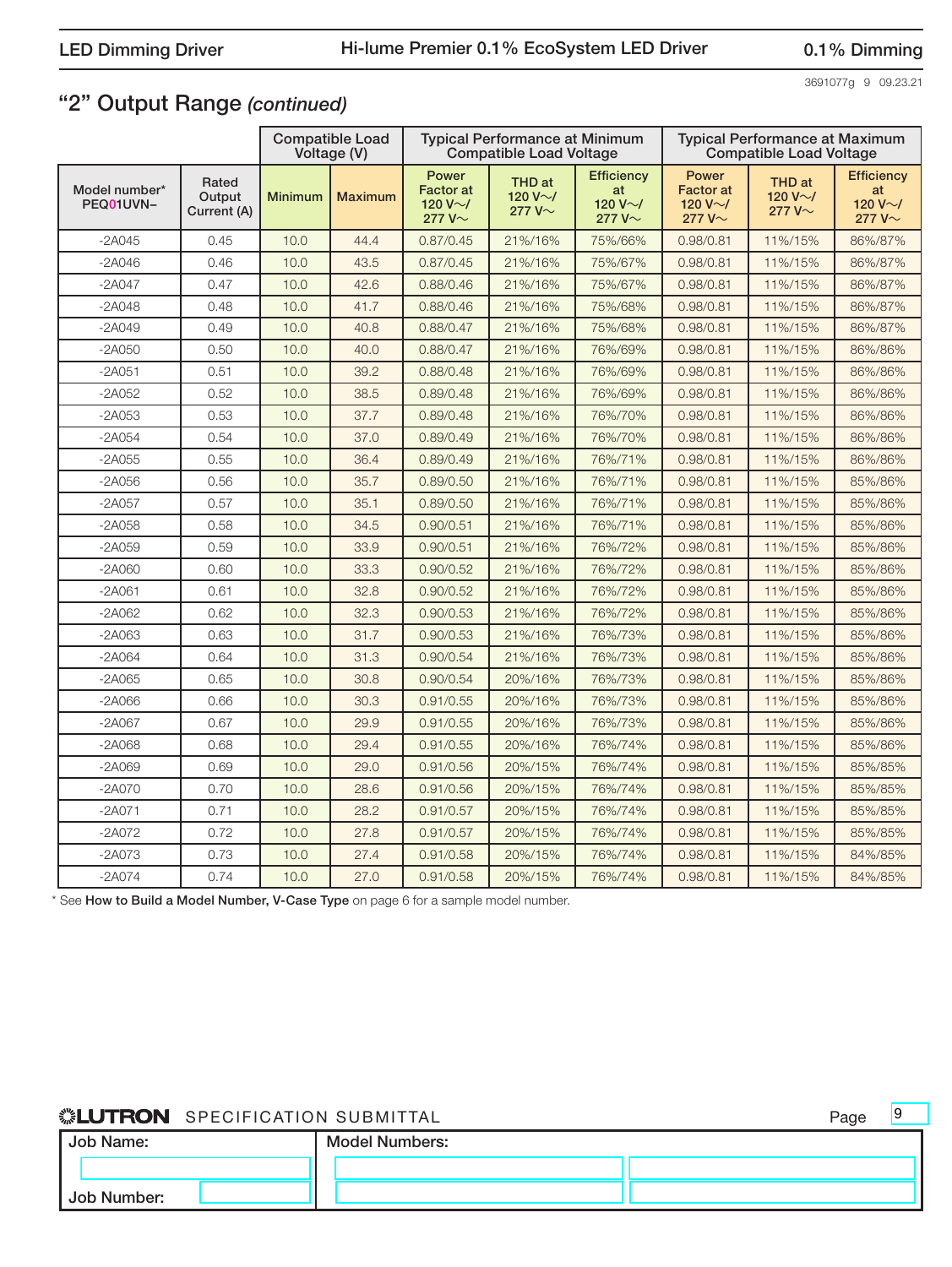3691077g 10 09.23.21

10

## "2" Output Range *(continued)*

|                            |                                |                | <b>Compatible Load</b><br>Voltage (V) |                                                             | <b>Typical Performance at Minimum</b><br><b>Compatible Load Voltage</b> |                                                           |                                                             | <b>Typical Performance at Maximum</b><br><b>Compatible Load Voltage</b> |                                                           |
|----------------------------|--------------------------------|----------------|---------------------------------------|-------------------------------------------------------------|-------------------------------------------------------------------------|-----------------------------------------------------------|-------------------------------------------------------------|-------------------------------------------------------------------------|-----------------------------------------------------------|
| Model number*<br>PEQ01UVN- | Rated<br>Output<br>Current (A) | <b>Minimum</b> | <b>Maximum</b>                        | Power<br><b>Factor</b> at<br>120 V $\sim$ /<br>277 $V \sim$ | THD at<br>120 V $\sim$ /<br>277 $V \sim$                                | <b>Efficiency</b><br>at<br>120 V $\sim$ /<br>277 $V \sim$ | Power<br><b>Factor</b> at<br>120 V $\sim$ /<br>277 $V \sim$ | <b>THD</b> at<br>120 V $\sim$ /<br>277 $V \sim$                         | <b>Efficiency</b><br>at<br>120 V $\sim$ /<br>277 $V \sim$ |
| $-2A075$                   | 0.75                           | 10.0           | 26.7                                  | 0.91/0.58                                                   | 20%/15%                                                                 | 76%/74%                                                   | 0.98/0.81                                                   | 11%/15%                                                                 | 84%/85%                                                   |
| $-2A076$                   | 0.76                           | 10.0           | 26.3                                  | 0.91/0.59                                                   | 20%/15%                                                                 | 76%/75%                                                   | 0.98/0.81                                                   | 11%/15%                                                                 | 84%/85%                                                   |
| $-2A077$                   | 0.77                           | 10.0           | 26.0                                  | 0.91/0.59                                                   | 19%/15%                                                                 | 76%/75%                                                   | 0.98/0.81                                                   | 11%/15%                                                                 | 84%/85%                                                   |
| $-2A078$                   | 0.78                           | 10.0           | 25.6                                  | 0.92/0.60                                                   | 19%/15%                                                                 | 76%/75%                                                   | 0.98/0.81                                                   | 11%/15%                                                                 | 84%/85%                                                   |
| $-2A079$                   | 0.79                           | 10.0           | 25.3                                  | 0.92/0.60                                                   | 19%/15%                                                                 | 76%/75%                                                   | 0.98/0.81                                                   | 11%/15%                                                                 | 84%/85%                                                   |
| $-2A080$                   | 0.80                           | 10.0           | 25.0                                  | 0.92/0.60                                                   | 19%/15%                                                                 | 76%/75%                                                   | 0.98/0.81                                                   | 11%/15%                                                                 | 84%/85%                                                   |
| $-2A081$                   | 0.81                           | 10.0           | 24.7                                  | 0.92/0.61                                                   | 19%/15%                                                                 | 76%/75%                                                   | 0.98/0.81                                                   | 11%/15%                                                                 | 84%/85%                                                   |
| $-2A082$                   | 0.82                           | 10.0           | 24.4                                  | 0.92/0.61                                                   | 18%/15%                                                                 | 76%/75%                                                   | 0.98/0.81                                                   | 11%/15%                                                                 | 84%/85%                                                   |
| $-2A083$                   | 0.83                           | 10.0           | 24.1                                  | 0.92/0.61                                                   | 18%/15%                                                                 | 76%/75%                                                   | 0.98/0.81                                                   | 11%/15%                                                                 | 84%/85%                                                   |
| $-2A084$                   | 0.84                           | 10.0           | 23.8                                  | 0.92/0.62                                                   | 18%/15%                                                                 | 76%/75%                                                   | 0.98/0.81                                                   | 11%/15%                                                                 | 84%/85%                                                   |
| $-2A085$                   | 0.85                           | 10.0           | 23.5                                  | 0.92/0.62                                                   | 18%/15%                                                                 | 77%/75%                                                   | 0.98/0.81                                                   | 11%/15%                                                                 | 84%/85%                                                   |
| $-2A086$                   | 0.86                           | 10.0           | 23.3                                  | 0.92/0.63                                                   | 18%/14%                                                                 | 77%/76%                                                   | 0.98/0.81                                                   | 11%/15%                                                                 | 84%/84%                                                   |
| $-2A087$                   | 0.87                           | 10.0           | 23.0                                  | 0.92/0.63                                                   | 17%/14%                                                                 | 77%/76%                                                   | 0.98/0.81                                                   | 11%/15%                                                                 | 84%/84%                                                   |
| $-2A088$                   | 0.88                           | 10.0           | 22.7                                  | 0.92/0.63                                                   | 17%/14%                                                                 | 77%/76%                                                   | 0.98/0.81                                                   | 11%/15%                                                                 | 83%/84%                                                   |
| $-2A089$                   | 0.89                           | 10.0           | 22.5                                  | 0.93/0.64                                                   | 17%/14%                                                                 | 77%/76%                                                   | 0.98/0.81                                                   | 11%/15%                                                                 | 83%/84%                                                   |
| $-2A090$                   | 0.90                           | 10.0           | 22.2                                  | 0.93/0.64                                                   | 16%/14%                                                                 | 77%/76%                                                   | 0.98/0.81                                                   | 11%/15%                                                                 | 83%/84%                                                   |
| $-2A091$                   | 0.91                           | 10.0           | 22.0                                  | 0.93/0.64                                                   | 16%/14%                                                                 | 77%/76%                                                   | 0.98/0.81                                                   | 11%/15%                                                                 | 83%/84%                                                   |
| $-2A092$                   | 0.92                           | 10.0           | 21.7                                  | 0.93/0.65                                                   | 15%/14%                                                                 | 77%/76%                                                   | 0.98/0.81                                                   | 11%/15%                                                                 | 83%/84%                                                   |
| $-2A093$                   | 0.93                           | 10.0           | 21.5                                  | 0.94/0.65                                                   | 15%/14%                                                                 | 77%/76%                                                   | 0.98/0.81                                                   | 11%/15%                                                                 | 83%/84%                                                   |
| $-2A094$                   | 0.94                           | 10.0           | 21.3                                  | 0.94/0.65                                                   | 15%/14%                                                                 | 77%/76%                                                   | 0.98/0.81                                                   | 11%/15%                                                                 | 83%/84%                                                   |
| $-2A095$                   | 0.95                           | 10.0           | 21.1                                  | 0.94/0.66                                                   | 14%/14%                                                                 | 77%/76%                                                   | 0.98/0.81                                                   | 11%/15%                                                                 | 83%/84%                                                   |
| $-2A096$                   | 0.96                           | 10.0           | 20.8                                  | 0.94/0.66                                                   | 14%/14%                                                                 | 77%/76%                                                   | 0.98/0.82                                                   | 11%/15%                                                                 | 83%/84%                                                   |
| $-2A097$                   | 0.97                           | 10.0           | 20.6                                  | 0.94/0.66                                                   | 14%/14%                                                                 | 77%/76%                                                   | 0.98/0.82                                                   | 11%/15%                                                                 | 83%/84%                                                   |
| $-2A098$                   | 0.98                           | 10.0           | 20.4                                  | 0.94/0.67                                                   | 13%/14%                                                                 | 77%/76%                                                   | 0.98/0.82                                                   | 11%/15%                                                                 | 83%/84%                                                   |
| $-2A099$                   | 0.99                           | 10.0           | 20.2                                  | 0.95/0.67                                                   | 13%/14%                                                                 | 77%/76%                                                   | 0.98/0.82                                                   | 11%/15%                                                                 | 83%/84%                                                   |
| $-2A100$                   | 1.00                           | 10.0           | 20.0                                  | 0.95/0.67                                                   | 13%/14%                                                                 | 77%/76%                                                   | 0.98/0.82                                                   | 11%/15%                                                                 | 83%/84%                                                   |
| $-2A101$                   | 1.01                           | 10.0           | 19.8                                  | 0.95/0.67                                                   | 13%/14%                                                                 | 77%/76%                                                   | 0.98/0.82                                                   | 11%/15%                                                                 | 82%/83%                                                   |
| $-2A102$                   | 1.02                           | 10.0           | 19.6                                  | 0.95/0.68                                                   | 12%/14%                                                                 | 77%/76%                                                   | 0.98/0.82                                                   | 11%/15%                                                                 | 82%/83%                                                   |
| $-2A103$                   | 1.03                           | 10.0           | 19.4                                  | 0.95/0.68                                                   | 12%/14%                                                                 | 77%/76%                                                   | 0.98/0.82                                                   | 11%/15%                                                                 | 82%/83%                                                   |
| $-2A104$                   | 1.04                           | 10.0           | 19.2                                  | 0.96/0.68                                                   | 12%/14%                                                                 | 77%/76%                                                   | 0.98/0.82                                                   | 11%/15%                                                                 | 82%/83%                                                   |
| $-2A105$                   | 1.05                           | 10.0           | 19.0                                  | 0.96/0.68                                                   | 11%/14%                                                                 | 77%/76%                                                   | 0.98/0.82                                                   | 11%/15%                                                                 | 82%/83%                                                   |

\* See How to Build a Model Number, V-Case Type on page 6 for a sample model number.

| Job Name:   | <b>Model Numbers:</b> |  |  |  |
|-------------|-----------------------|--|--|--|
|             |                       |  |  |  |
| Job Number: |                       |  |  |  |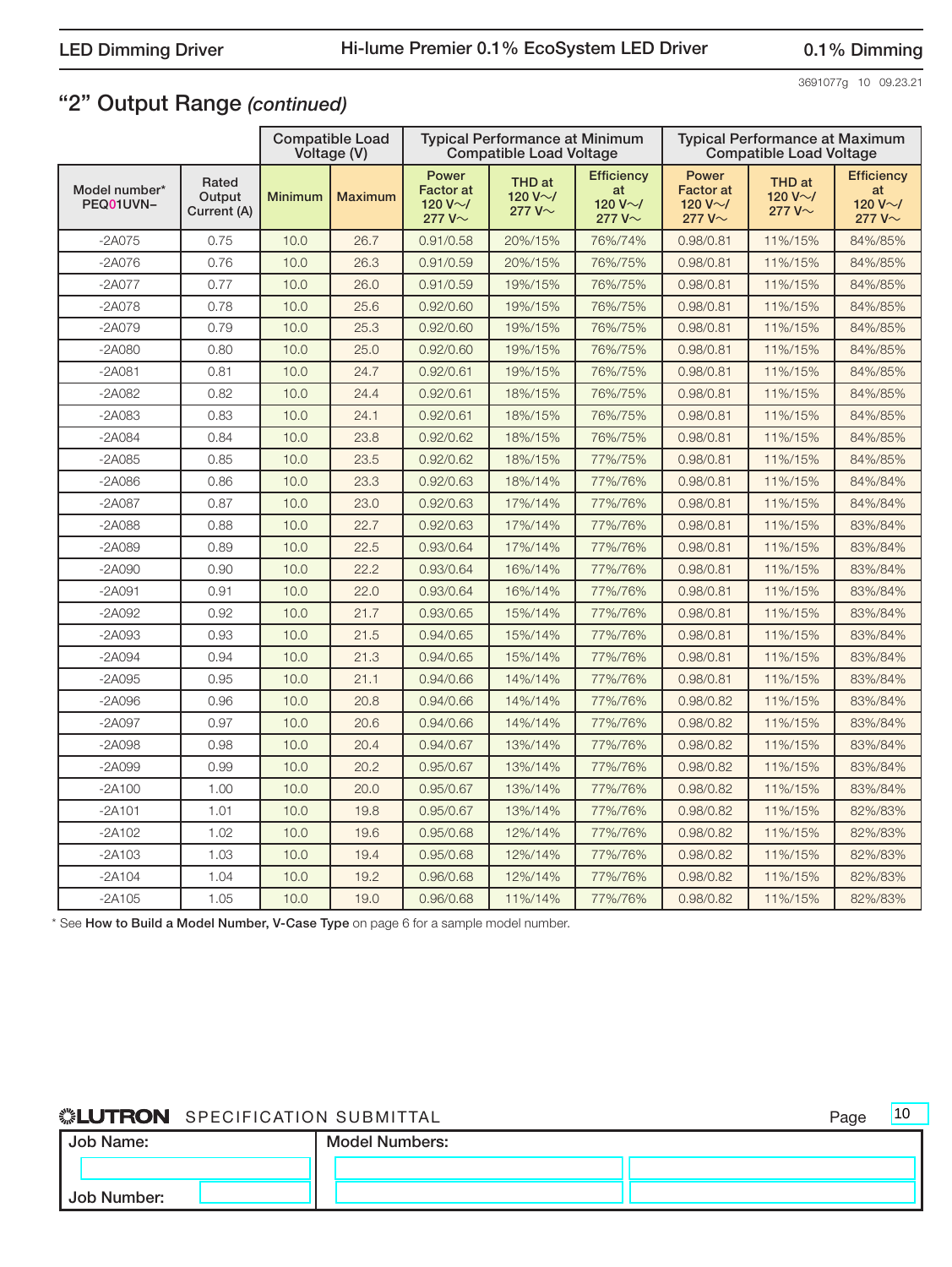## Outer Dimensions

All measurements shown as: in (mm)





## Mounting

All measurements shown as: in (mm)

Accommodates #6 screws for mounting. Ensure that the driver is fully secured to the mounting surface. Do not clamp with more than 8 in-lb (0.9 N•m) of torque.



## **SELUTRON** SPECIFICATION SUBMITTAL **Example 20** Page

Job Name: Job Number: Model Numbers: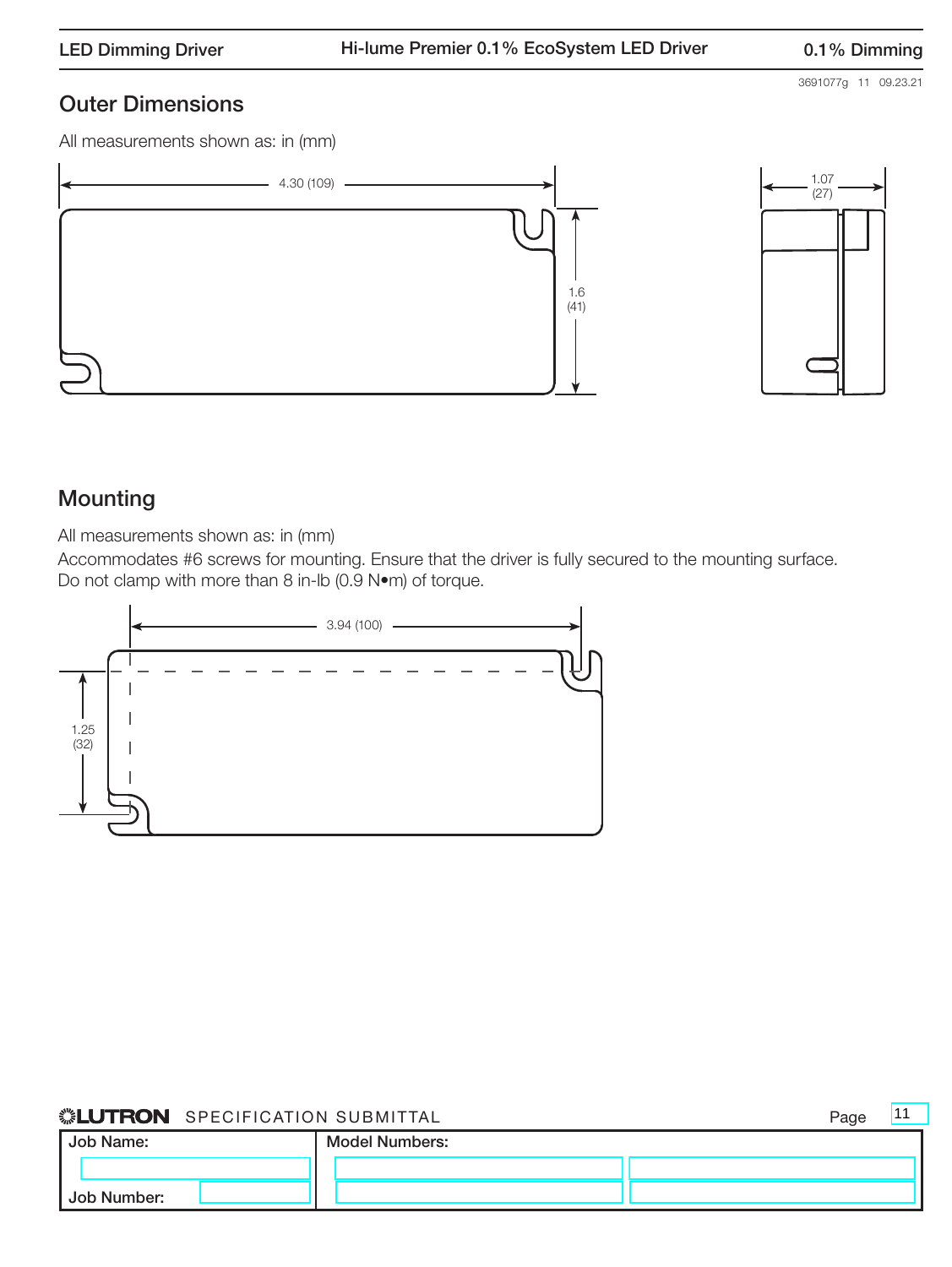3691077g 12 09.23.21

### Wire colors shown correspond to wires on driver.



\* Refer to Lutron Application note #142 (048162), "EcoSystem Bus Class 1 and Class 2 listing" at www.lutron.com for more information on wiring options.

 $\dagger$  For maximum driver-to-LED light engine wire length, see charts in the Driver Wiring and Mounting section on page 2.

E2 (Purple)

To **EcoSystem** Digital Link

E1 (Purple-White)

| <b><i>SEUTRON</i></b> SPECIFICATION SUBMITTAL |                       |  |  |  |
|-----------------------------------------------|-----------------------|--|--|--|
| Job Name:                                     | <b>Model Numbers:</b> |  |  |  |
|                                               |                       |  |  |  |
| Job Number:                                   |                       |  |  |  |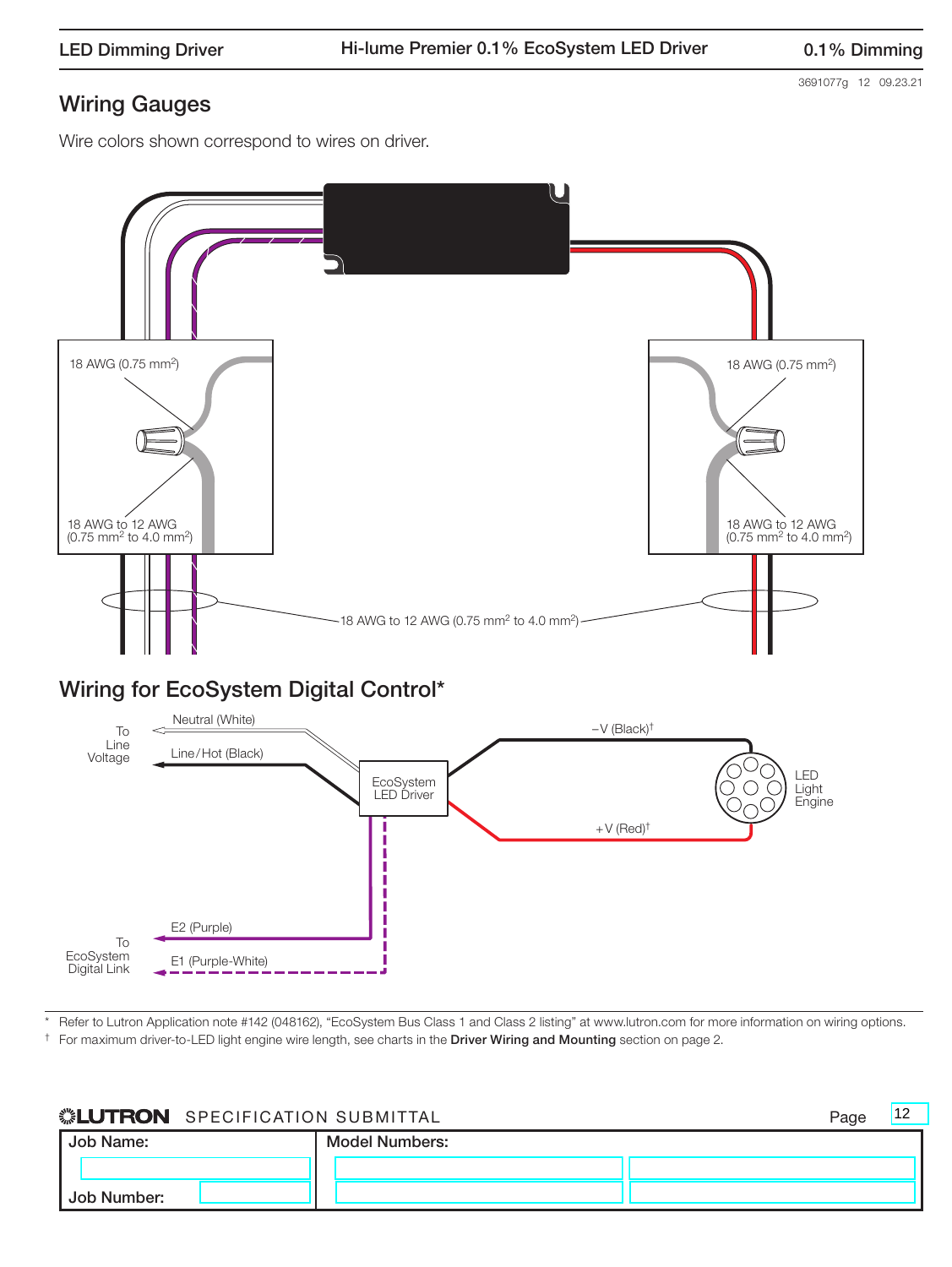$|13$ 

## Compatible Controls: Lutron EcoSystem Digital Controls

Guaranteed performance specifications with the controls listed in the chart below.

For assistance selecting controls, contact our LED Center of Excellence at 1.877.346.5338 or LEDs@lutron.com

|                                                | <b>Part Number</b>            |              | <b>Drivers per Control</b>        |                                         |                                   |  |
|------------------------------------------------|-------------------------------|--------------|-----------------------------------|-----------------------------------------|-----------------------------------|--|
| Lutron EcoSystem<br><b>Compatible Controls</b> | 120 V $\sim$                  | 277 V $\sim$ | EcoSystem<br>Loops per<br>Control | Drivers per<br><b>EcoSystem</b><br>Loop | Maximum<br>Drivers per<br>Control |  |
| PowPak Dimming Modules                         | RMJ-ECO32-DV-B                |              |                                   | 32                                      | 32                                |  |
|                                                | FCJ/FCJS-ECO <sup>1,</sup>    |              |                                   | 3                                       | 3                                 |  |
| Energi Savr Node                               | QSN-1ECO-S                    | N/A          |                                   | 64                                      | 64                                |  |
|                                                | QSN-2ECO-S                    |              | 2                                 | 64                                      | 128                               |  |
| GRAFIK Eye QS /<br>HomeWorks QS control unit   | QSGRJ-_E (wireless)<br>QSGR-E | N/A          |                                   | 64                                      | 64                                |  |
|                                                | $QP2-2C$                      |              | $\overline{2}$                    | 64                                      | 128                               |  |
| Quantum Hub                                    | QP2- 4C                       | N/A          | 4                                 | 64                                      | 256                               |  |
|                                                | $QP2-6C$                      |              | 6                                 | 64                                      | 384                               |  |
|                                                | QP2-__ 8C                     |              | 8                                 | 64                                      | 512                               |  |

<sup>1</sup> All devices connected to one FCJ/FCJS-ECO will be controlled together. Devices will dim to the same level as the result of a control command. For more detail on adjusting low-end light level refer to Application Note #556 (048556) at www.lutron.com

| Job Name: |             | <b>Model Numbers:</b> |  |  |  |
|-----------|-------------|-----------------------|--|--|--|
|           |             |                       |  |  |  |
|           | Job Number: |                       |  |  |  |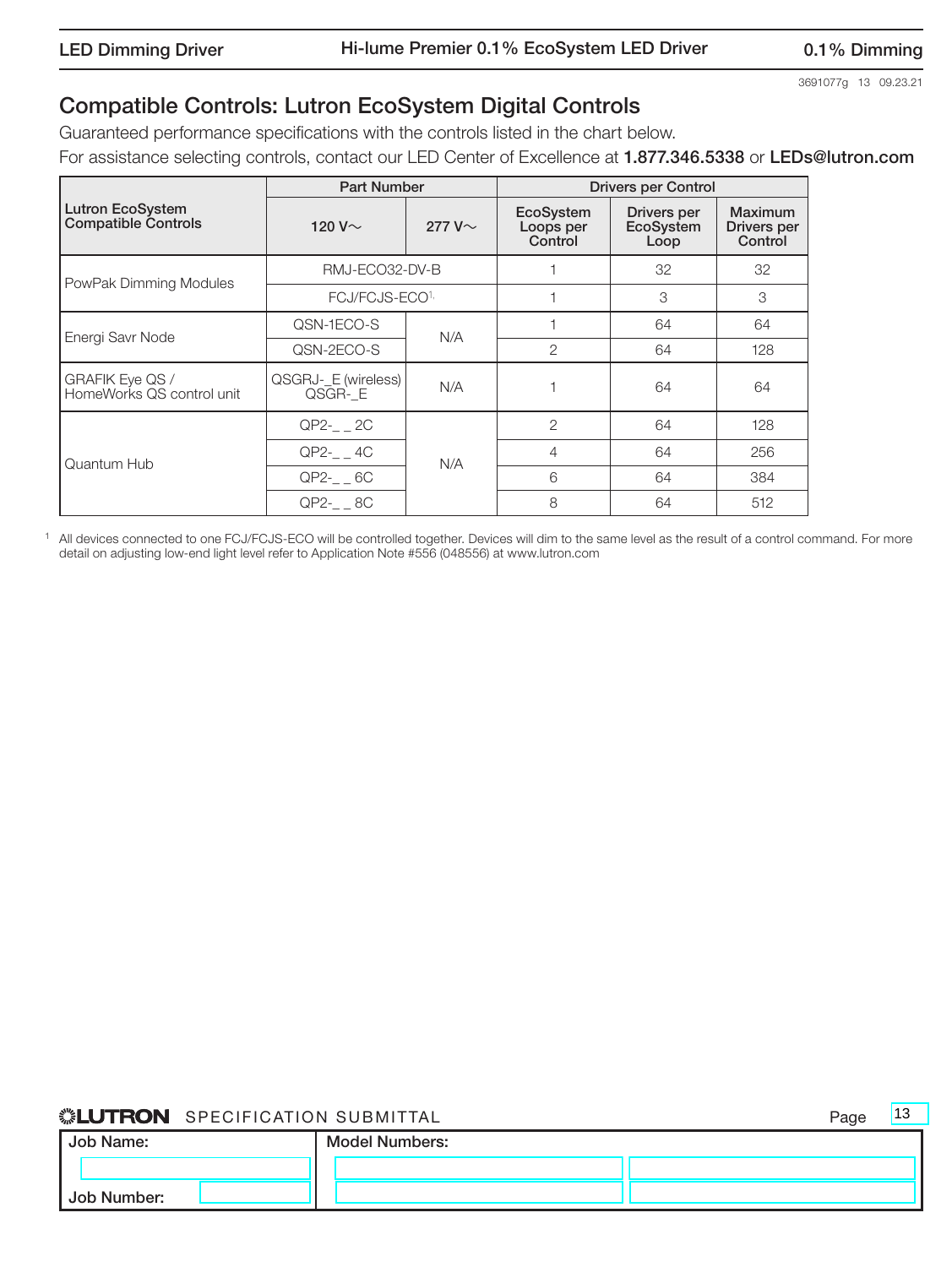## EcoSystem Wiring

## EcoSystem Digital Link Overview

- The EcoSystem Digital Link wiring (E1 and E2) connects the digital ballasts and drivers together to form a lighting control system.
- E1 and E2 (EcoSystem digital link wires) are polarity-insensitive and can be wired in any topology (e.g., T-tap and daisy-chain).
- Power is supplied to the EcoSystem Digital Link from the control system.

## EcoSystem Digital Link Wiring

- Make sure that the supply breaker to the drivers and EcoSystem Digital Link Supply is OFF when wiring.
- Connect the two conductors to the two driver terminals E1 and E2 as shown.
- Using two different colors for E1 and E2 will reduce confusion when wiring several drivers together.
- The EcoSystem Digital Link may be wired Class 1 or Class 2. Consult applicable electrical codes for proper wiring practices. Refer to Lutron Application Note #142 (P/N 048162), "EcoSystem Bus Class 1 and Class 2 listing" at www.lutron.com for more information on wiring options.
- For emergency wiring, please refer to Lutron Application Note #106 (P/N 048106) at www.lutron.com



To the EcoSystem Digital Link Supply and additional drivers and/or ballasts

## **Notes**

- The EcoSystem Digital Link Supply does not have to be located at the end of the Digital Link.
- Both wires of the EcoSystem link are included in maximum digital lead length.
- EcoSystem Digital Link length is limited by the wire gauge used for E1 and E2 as follows:

| <b>Wire Gauge</b>     | Digital Link Length (max) |
|-----------------------|---------------------------|
| 12 AWG                | 2200 ft                   |
| <b>14 AWG</b>         | 1400 ft                   |
| 16 AWG                | 900 ft                    |
| 18 AWG                | 550 ft                    |
|                       |                           |
| <b>Wire Size</b>      | Digital Link Length (max) |
| $4.0$ mm <sup>2</sup> | 828 m                     |
| $2.5 \text{ mm}^2$    | 517 m                     |
| $1.5 \text{ mm}^2$    | 310 m                     |
|                       |                           |
| $1.0 \text{ mm}^2$    | 207 m                     |

## ® SPECIFICATION SUBMITTAL Page Job Name: Job Number: Model Numbers: 14